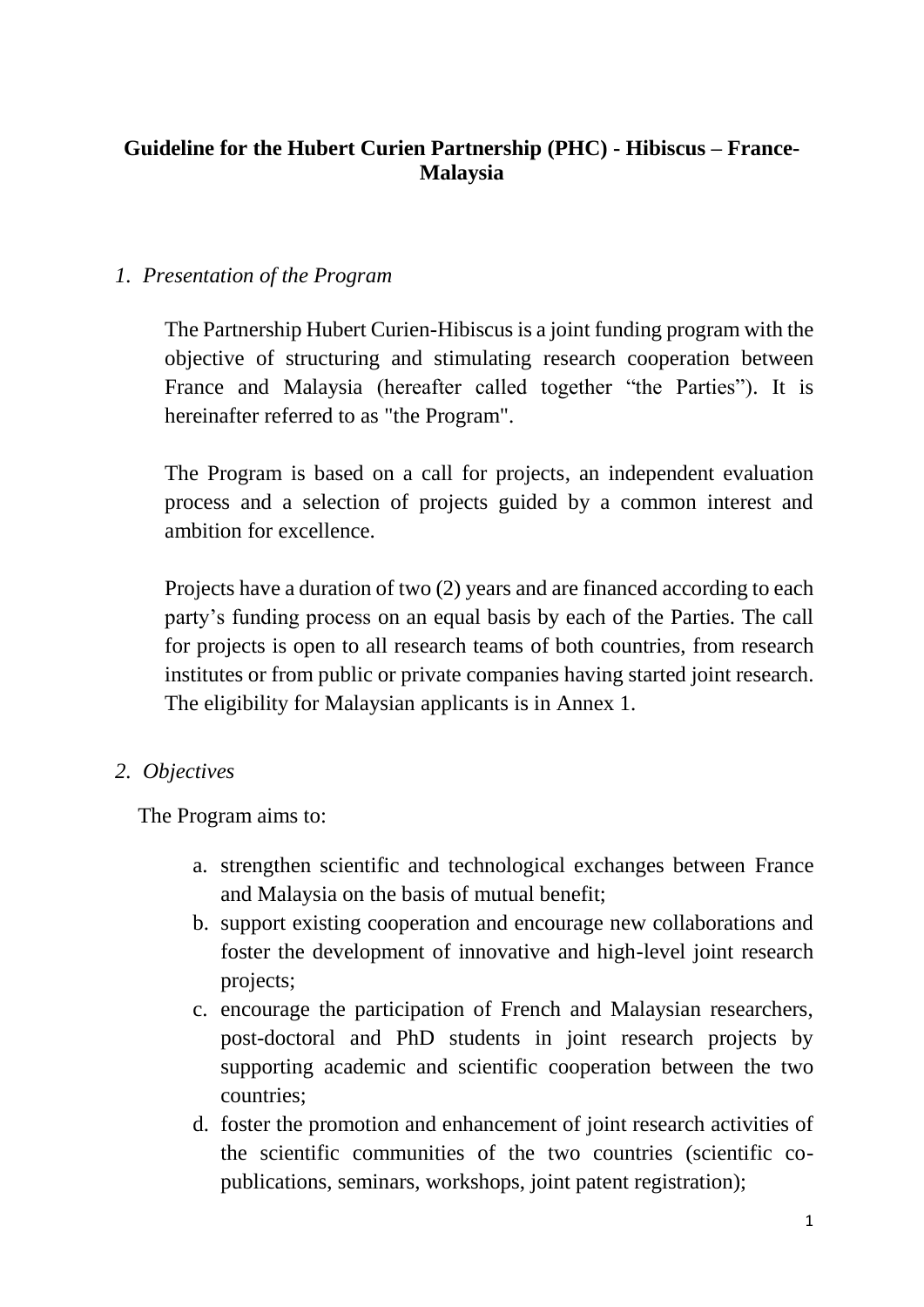e. develop synergies between the scientific communities of the two countries in order to create structured and sustainable research networks of high level and recognized at European and international level.

## 3. *Areas of priority cooperation*

The call is open to all areas of research..

4. *Joint Program Committee*

In carrying out the Program and achieving the objectives of this Guideline, the Parties shall establish a Joint Selection Committee, hereinafter referred to as "the Committee".

The missions of the Committee are as follows:

- a. the organization of the call for projects;
- b. the definition of priority research areas;
- c. selecting projects and determining the level of funding dedicated to each project;
- d. the technical and financial monitoring of the Program;
- e. the coherence of the Program with other actions carried out within the framework of Franco-Malaysian cooperation.

The Joint Selection Committee of the "Hubert Curien Franco-Malaysian Partnership – Hibiscus*"* is composed of:

- for the French side, experts appointed and led by the Ministry of Europe and Foreign Affairs, including the French Embassy in Malaysia, in connection with the Ministry of Higher Education and Research;
- for the Malaysian side, experts appointed and led by the Ministry of Education (MOE).

The Committee is co-chaired by a representative of each Party.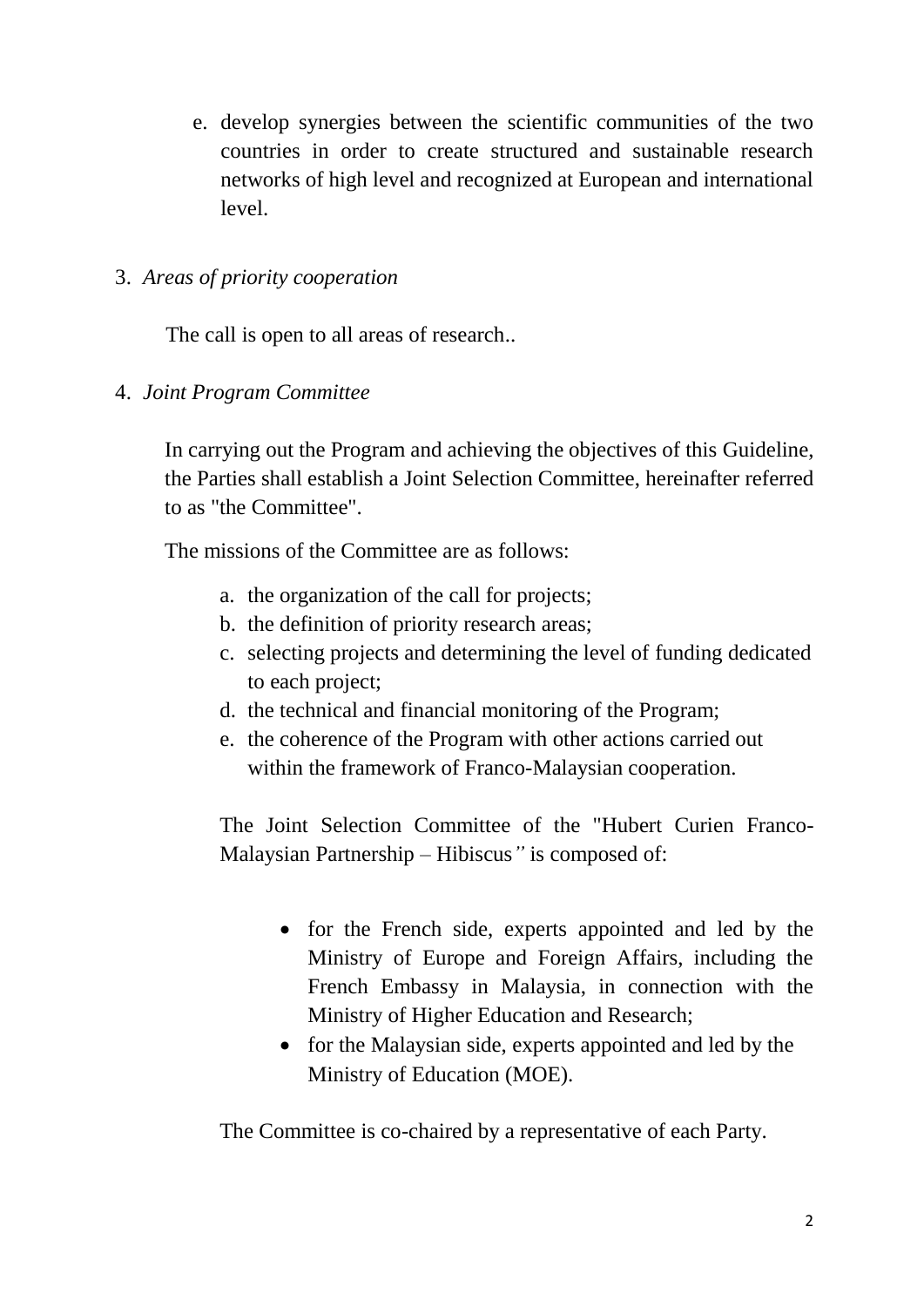The Committee meets once a year in France or Malaysia or at the written request of one of the Parties. Approved by the Parties, the meetings of the Committee may also be held by videoconference.

Costs related to the organization and holding of the meetings of the Committee shall be borne by the receiving Party, the cost of transport shall be borne by the Sending Party.

## 5. *Schedule of the Program*

The corresponding schedule is decided by the parties according to the following schedule:

- a. joint announcement of the call;
- b. deadline for submission of proposals within two (2) months;
- c. exchange between the Parties of the lists of nominations within one (1) week;
- d. completion of the evaluation procedure by the Parties within three (3) months;
- e. exchange between the parties of the evaluation results within one (1) week;
- f. Committee meeting within one (1) week;
- g. announcement of the list of selected projects within one (1) week;
- h. commitment of the projects within thirty (30) days for the French Party and 60 days for the Malaysian part.

### **6.** *Admissibility and evaluation of projects*

When selecting joint scientific research projects, the following conditions will be observed:

a. Proposals must be submitted simultaneously in each of the two countries by a French project manager and a Malaysian project leader, after agreement with their respective institutions.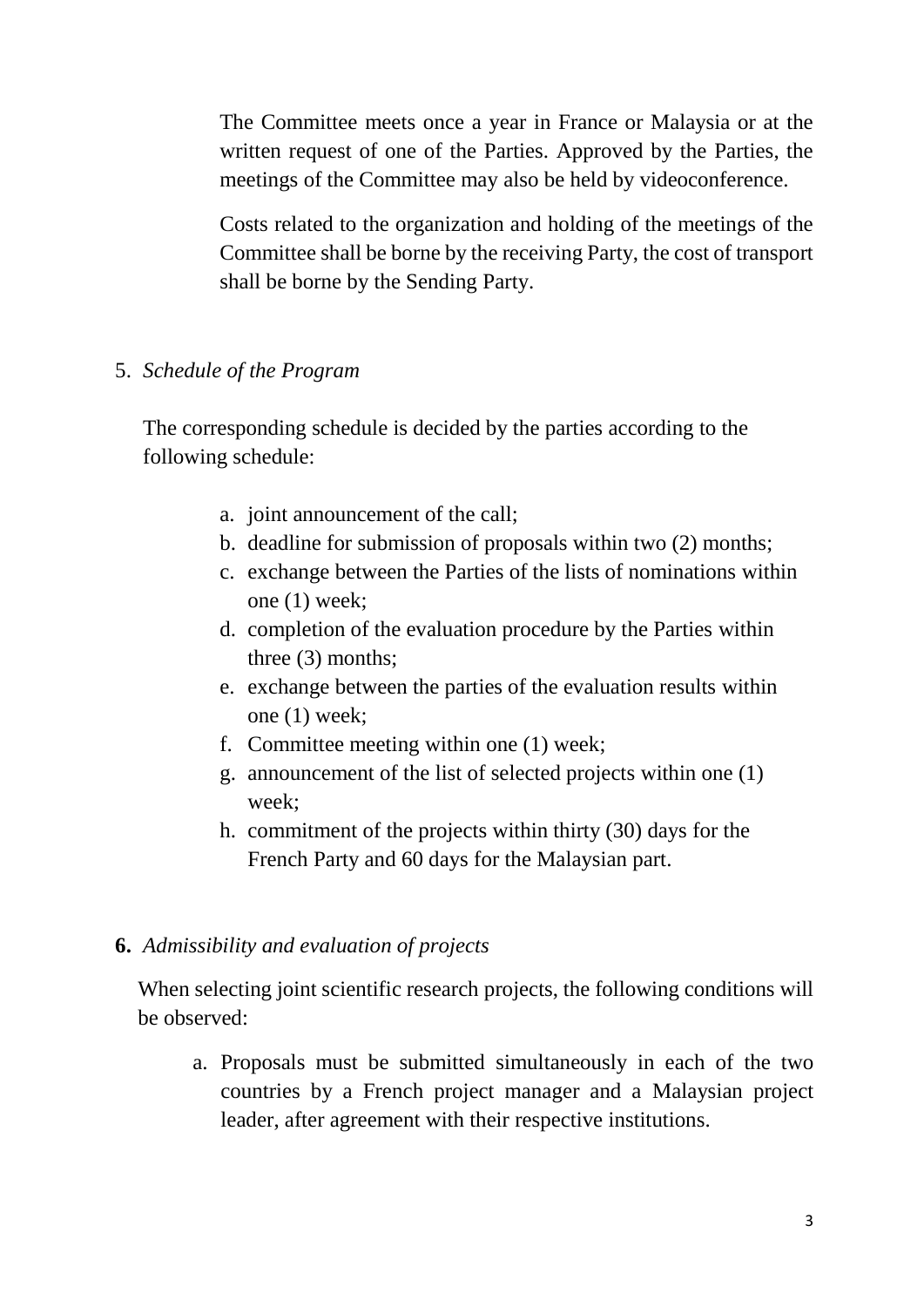b. The proposals must include detailed information on the objectives, methodology, composition and complementarities of each of the research teams, the expected scientific and technological results and the projected timetable for the implementation of the project.

Only joint proposals submitted simultaneously in each of the two countries shall be accepted.

Proposals are evaluated by each party, separately and independently, in accordance with their national evaluation procedures.

The Committee takes note of the classification of evaluations and selects projects that meet the common interests of cooperation. Only proposals approved by the Committee receive financial support jointly.

The evaluation criteria to be considered for both Parties are:

- a. existing collaboration;
- b. scientific quality of the project;
- c. innovative character;
- d. competence and complementarity of the research teams;
- e. involvement and training of young researchers, particularly doctoral or post-doctoral students;
- f. expected scientific and / or industrial results (co-publications, patents);
- g. prospects for developing and structuring the partnerships in the longer term.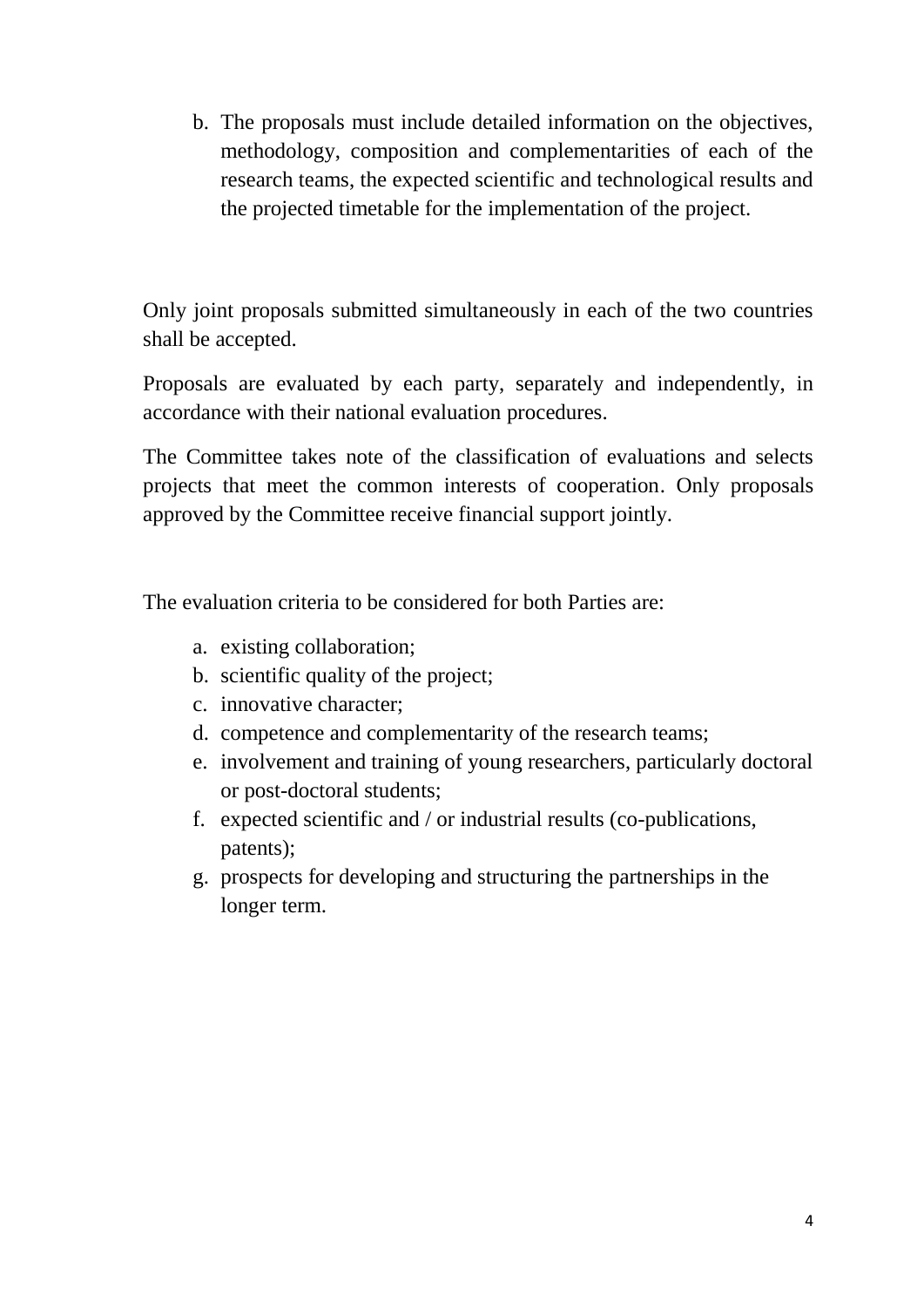### 7. *Financial issues*

The Parties shall, within the limits of their resources, grant each other their annual contributions to the financing of the Program on a parity basis.

The Committee decides the number of new projects to be supported, within the limits of the jointly agreed budget for the implementation of the Program.

The duration of each project is up to two (2) years. Exceptionally, an extension of one (1) year may be granted after consideration by the Committee of a reasoned request submitted by the French and Malaysian project leaders.

Please refer Annex 2 for eligible costs and financial regulations for Malaysian applicants.

## 8. *Reporting*

Funding for the French researchers is granted to each project on an annual basis. The funds must be spent between 1 January and 31 December of the current year and cannot be carried over to the following year. Malaysianbased costs will be funded according to MoE funding guidelines.

An activity report is sent to the Committee by both the French and Malaysian project coordinators within three (3) months after the end of the projects, which specifies all the resources used by the institutions and partner laboratories. This final report will also pay particular attention to the scientific publications, communications and events carried out as part of the project, and to prospects for further collaboration.

Reporting and monitoring of Malaysian component of the project is subject to MOE's monitoring mechanism.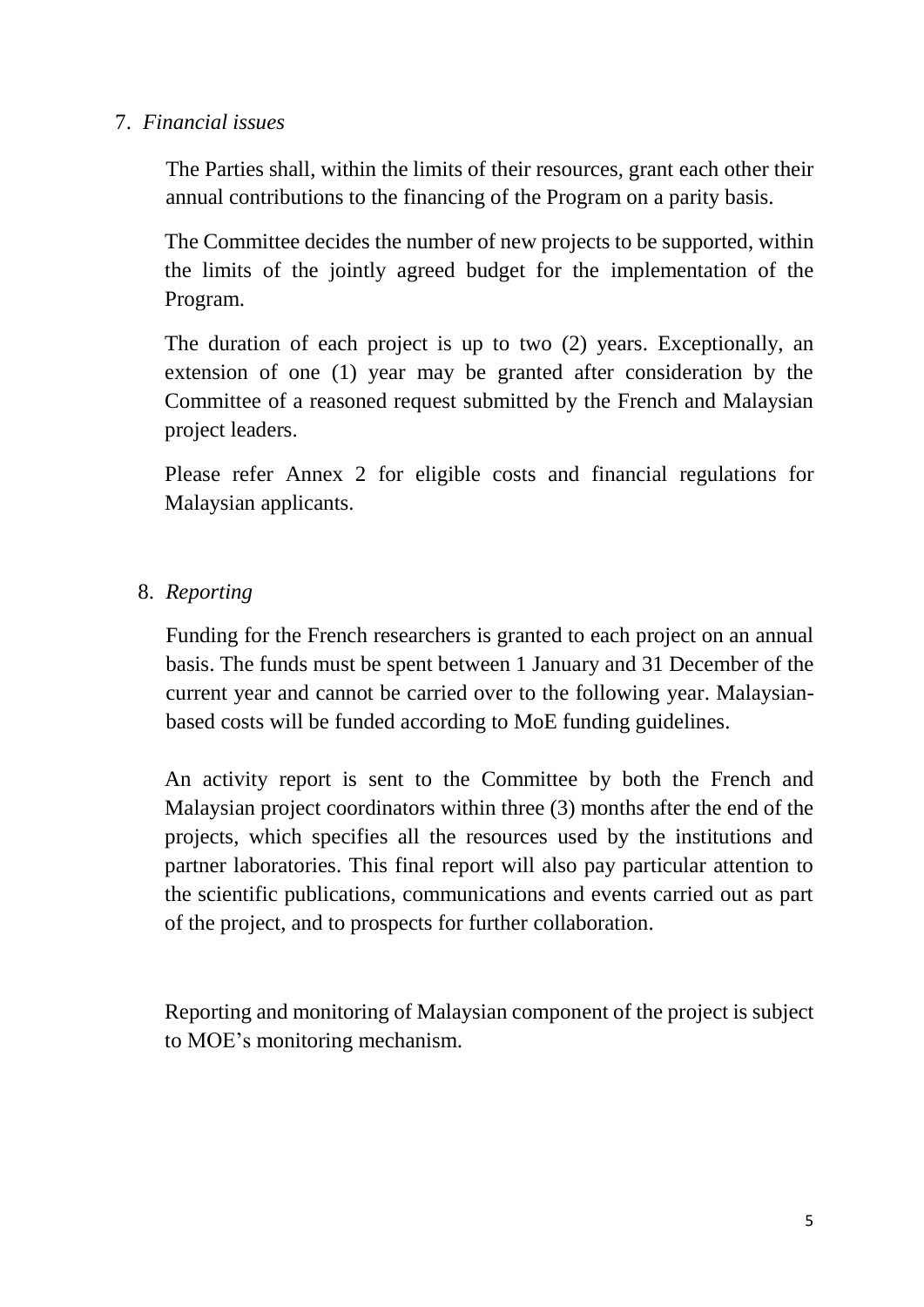### 9. *Dissemination of results*

Each Party undertakes to maintain the confidentiality and secrecy of the information, documents and data exchanged with the other Party in the implementation of this Guideline. Each project team is also required to sign a confidentiality agreement.

The protection of intellectual property rights and the use of research results, as well as their possible exploitation, are defined by convention by the research teams in accordance with the laws and regulations applied in both countries, before the launch of each selected project.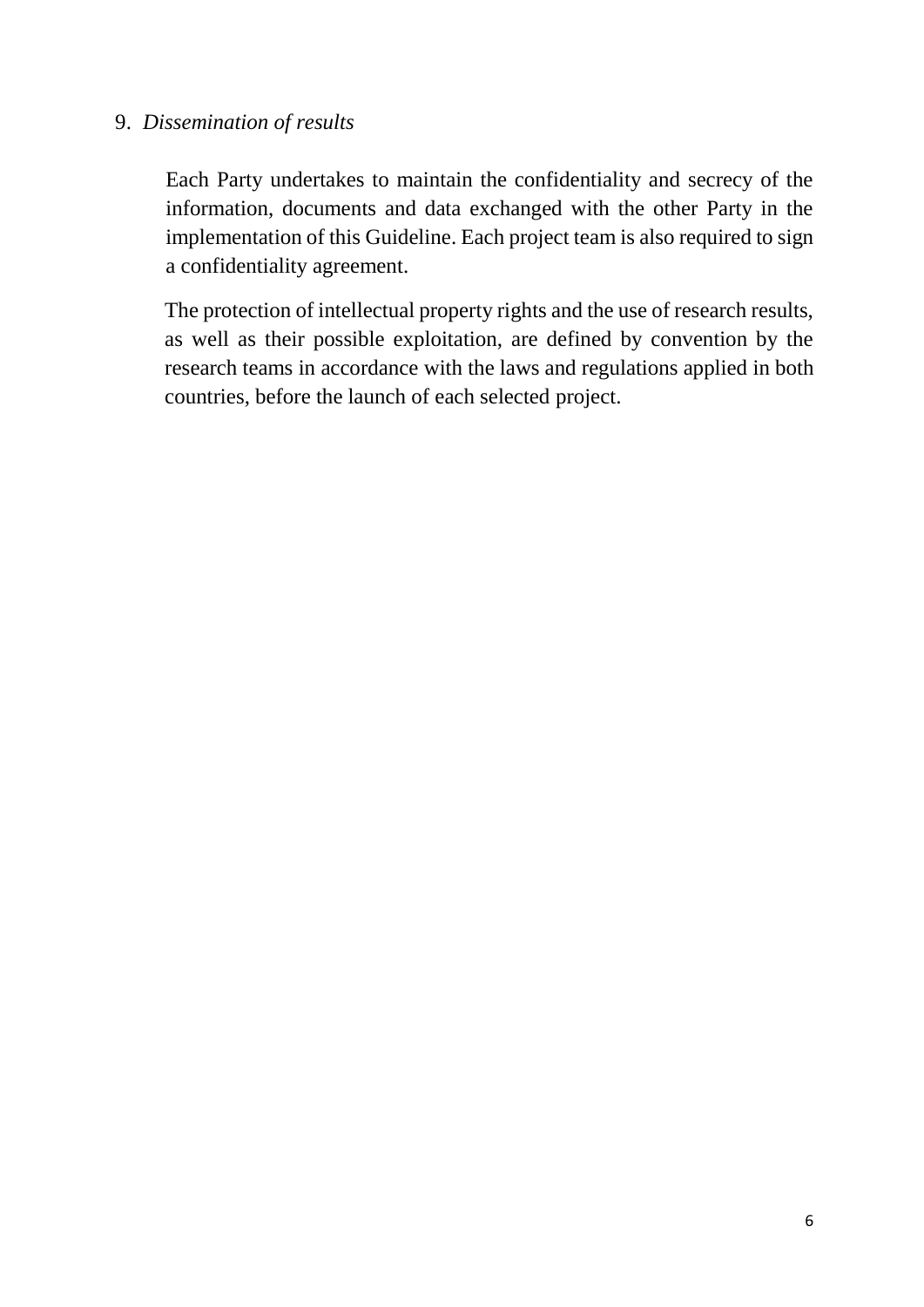# **Eligibility of Malaysia Applicants**

- 1. Principal Investigators may only submit one application to this scheme as Principal Investigator, but may be involved in more applications if listed as a Co-Investigator.
- 2. Research Organisations eligible to apply are Public Universities and Private Universities. Researchers based in other Research Organisations can be a Co-Investigator but not eligible to apply as a Principal Investigator.
- 3. The Malaysian PI must have been awarded a doctorate at the time of application. Applicants working towards a PhD, or awaiting the outcome of their viva/submission of corrections are not eligible to apply.
- 4. Applicants must be Malaysian citizens and hold a permanent or fixed-term contract (minimum one-year term) in an eligible university. Applicants with fixed terms contracts finishing before their grant end-date must secure confirmation from their Head of Department, stating that their contract will be extended to cover the duration of the award if their application is successful.
- 5. Contact between the Malaysian PI and French PI prior to the application is essential. This contact should lead to a clearly defined and mutually beneficial research project proposal. Please note that MoE will not be able to assist in locating a French collaborator.
- 6. Applications cannot be accepted from Principal Investigators in commercial organisations.
- 7. Applicants must be competent in oral and written English.
- 8. The Malaysian applicant's employing organisation must be willing to agree to administer the grant.
- 9. Malaysian applicants will need to adhere to MoE progress and outcomes monitoring requirements.